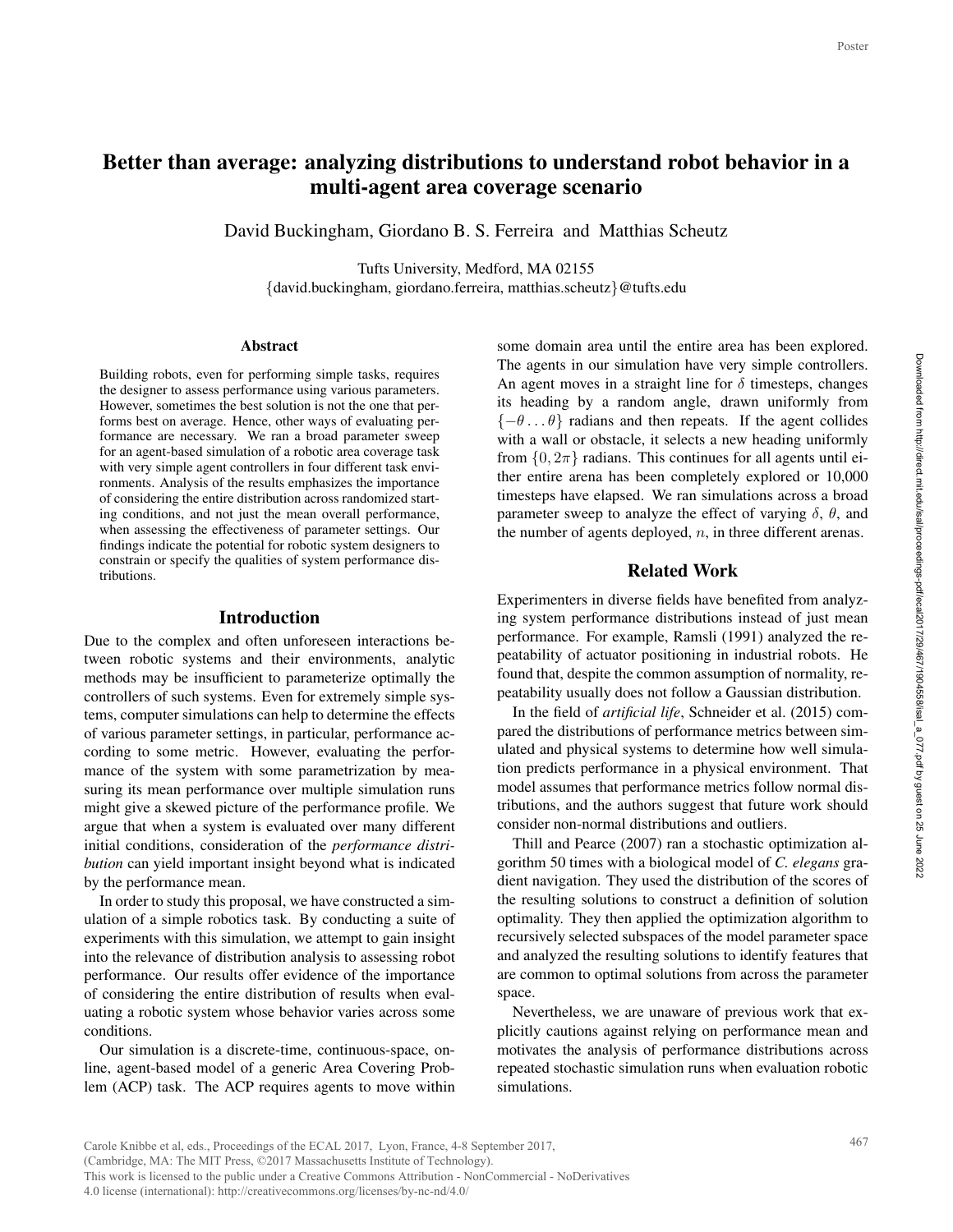Previous work (Zhu and Ting, 2000) developed a general design technique for analytically describing system performance with respect to parameter variations. A design was considered robust when perturbations to parameters did not significantly alter system performance. Assuming known analytical relationships between parameters and performance, this technique was shown to obtain robust systems. However, the relationships between parameters and behavior are often unknown, or cannot be described analytically. This is the case, for example, in stochastic robotic systems. Therefore, our discussion of Future Work will consider how system parameters can be determined according to specifications about the desired distribution of outcomes when the relationships between parameters and behaviors are determined only experimentally.

### Area Coverage Problem

How best to cover a two-dimensional area is a computational problem that arises in many practical applications in agriculture (Oksanen and Visala, 2009), industrial painting (Atkar et al., 2005), planetary exploration, floor cleaning (Schmidt and Hofner, 1998), and military uses such as de-mining (Acar et al., 2003). Two surveys provide excellent background on coverage path planning methods. Choset (2000) presented an overview of theory and techniques. More recently, Galceran and Carreras (2013) reviewed the various approaches to area coverage and presented several relevant works.

The ACP is also known as the "Lawn Mowing Problem", the "Geometric Milling Problem", the "Covering Tour Problem", and "Coverage Path Planning". While the importance of different task and performance aspects vary depending on the application domain, the ACP can generally be defined as follows: Given a two-dimensional spatial environmental  $E$ (possibly non-contiguous and possibly containing obstacles and regions not to be covered) and a set of agents  $a \in A$ each having a two-dimensional fixed-shape effector, determine paths  $p_a$  for each a such that there no is no point in  $E$ that is not bound by  $f_a$  for some a at some time. The effector  $f_a$  could be the body of the agent as in the case of a vacuum cleaner, a component or appendage of the agent as in the case of a harvesting machine, or the range of a sensor. Agents thus have to move through the environment so that their fixed shape effector explores all points in  $E$ .

Randomized control algorithms have proved successful in many practical ACP settings, e.g., commercial floor cleaning robots such as Roomba by iRobot, RC3000 by Karcher, and Trilobite by Electrolux (Palacin et al., 2005). However, they can be inefficient, especially for large areas, wasting time and energy resources on redundant exploration. It has been argued that randomized approaches may not scale effectively to vast areas (Galceran and Carreras, 2013). Nevertheless, randomized approaches that do not rely on sensors for localization or detection and require only minimal stor-

age and computational capacities may admit robots that are much simpler than those used in other approaches. These robots may be cheaper, smaller, lighter, less fragile, or more disposable, and they do not suffer the dead-reckoning error associated with the simultaneous localization and mapping (SLAM) problem. Thus, our simulation uses simple randomized controllers because the advantages of such approaches may outweigh the disadvantages of decreased speed or efficiency.

#### Methods

In this section we first describe how we set up our simulation and specify the experiments we conducted. Then we explain how we evaluated performance and how we compared performance distributions to test our hypothesis that performance distributions can distinguish experimental conditions even when performance means cannot.

Our simulation is intentionally simple: robots move with constant speed, there is no inter-agent collision detection, etc. The simulation is not intended as a realistic simulation of a physical robotic system, but as a computer implementation of an abstract multi-agent area coverage problem. Given bounded computational resources and time, we have limited the computational complexity of the simulation in order to conduct a broad sweep of the parameter space with enough repetition to produce reliable performance distributions. Poster<br>
at are<br>
these<br>
more<br>
g er-<br>
sim-<br>
sim-<br>
sim-<br>
sim-<br>
sim-<br>
and<br>
mula-<br>
ex-<br>
pare for-<br>
are for-<br>
and<br>
sim-<br>
inter<br>
inter<br>
inter<br>
to ugh<br>
sim-<br>
their<br>
sim-<br>
sim-<br>
sim-<br>
sim-<br>
sim-<br>
sim-<br>
sim-<br>
sim-<br>
sim-<br>
sim-<br>
sim-<br>

#### Agents

In our model, agents have square bodies of area  $S_A$  and fixed speed v. An agent's effector  $f_a$  always covers the same space as its body. The values of  $S_A$  and v, constant within each experiment and shared by all agents, are determined according to the total area of the  $S_E$ :

$$
S_A = S_E / 1000
$$

$$
v = 0.15 \sqrt{2S_E}
$$

Thus, agent behavior is normalized by arena area. We chose the constant 0.15 to be large enough for feasible simulation speed but small enough to avoid collision detection anomalies.

Agents store the coordinates  $\langle x_a, y_a \rangle$  of the center of their body at a given time in relation to the 2-dimensional environment. Agent controllers are parameterized by two values. The running distance,  $\delta$ , is how many timesteps the agents move in a straight line before setting a new heading. The turning angle range,  $\theta$ , bounds in radians the headings from which the agent's new heading is drawn. Algorithm 1 specifies the operation of the simulation, including the agent controllers.

### Arena Environments

We used three different arenas, shown in Figure 1. The *Simple* arena is an empty square. The other arenas were selected

Carole Knibbe et al, eds., Proceedings of the ECAL 2017, Lyon, France, 4-8 September 2017, (Cambridge, MA: The MIT Press, ©2017 Massachusetts Institute of Technology). This work is licensed to the public under a Creative Commons Attribution - NonCommercial - NoDerivatives 4.0 license (international): http://creativecommons.org/licenses/by-nc-nd/4.0/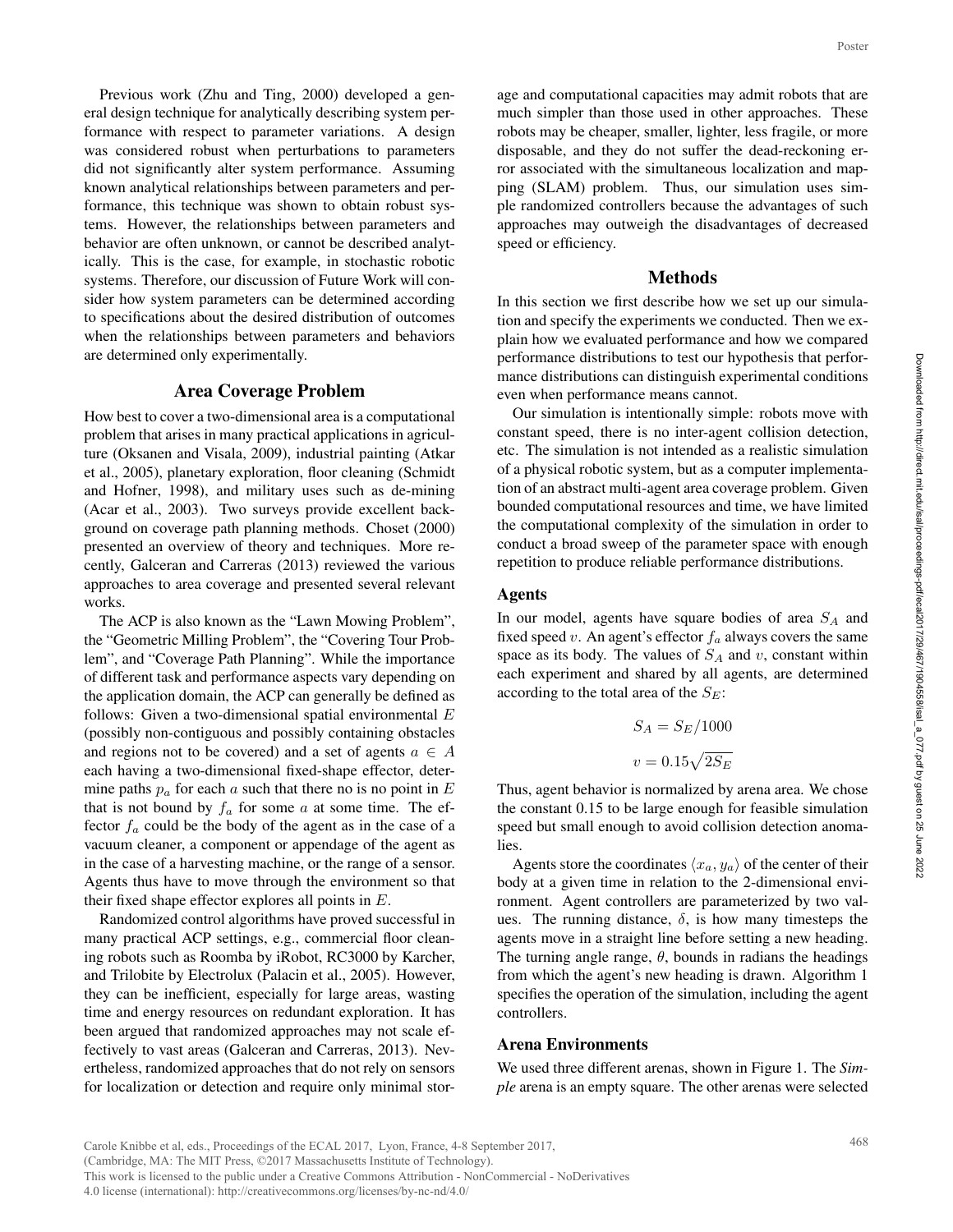Algorithm 1 Simulation agent control

Simulation(seed,  $E, \theta, \delta, n$ ) 1:  $A \leftarrow \{\}$ 2: for all  $i \in (1, \ldots, n)$  do 3:  $a \leftarrow$  new agent 4: randomly select  $\langle x, y \rangle$  in E 5:  $x_a \leftarrow x$ 6:  $y_a \leftarrow y$ 7:  $A \leftarrow A \cup \{a\}$ 8:  $m_a \leftarrow 0$ 9: end for 10: for all  $t \in (1, \ldots, 100, 000)$  do 11: if  $ratioCovered == 1.0$  then 12: **return**  $\langle ratioCovered, t \rangle$ 13: end if 14: for all  $a \in A$  do 15:  $newx \leftarrow x_a + (v \cdot \cos h_a)$ 16:  $newy \leftarrow y_a + (v \cdot \sin h_a)$ 17: **if**  $\langle newx, newy \rangle$  is not in E **then** 18:  $h_a \leftarrow uniform(0, 2\pi)$ 19:  $m_a \leftarrow 0$ 20: else 21:  $x_a \leftarrow newx$ 22:  $y_a \leftarrow newy$ 23:  $m_a \leftarrow m_a + 1$ 24: if  $m_a == \delta$  then 25:  $h_a \leftarrow uniform(h_a - (\theta/2), h_a + (\theta/2))$ 26:  $m_a \leftarrow 0$ 27: end if 28: end if 29: end for 30: end for 31: **return**  $\langle ratioCovered, t \rangle$ 

from a range of relevant works in order to construct a diverse test suite. We selected the *Walls* (Wagner et al., 2000) arena because we expected the tight corridor that partitions the arena into two regions to be difficult for our agents to navigate. If all agents start in the same region, then in order to cover the entire arena some agents must enter and pass through the corridor to the other region. We selected the *Spiral* arena (Wagner et al., 2008) for it's circumnavigable obstacles and spiral-shaped wall.

# Experiments

Each experiment we ran is described by a tuple  $\langle E, \theta, \delta, n \rangle$ where  $E \in \{Simple, Spiral, Walls\}$  is the arena,  $\theta \in$  ${0.125, 0.25, 0.375, \ldots, 2.0}$  is the turning angle range,  $\delta \in \{20, 40, 60, 80, 100\}$  is the running distance, and  $n \in$  $\{1, 2, 3, 4, 5, 10\}$  is the number of agents. We created an experimental condition for each combination of parameters. For each experimental condition we ran the simulation 100 times, each time randomizing the starting positions of the



Figure 1: The environmental arenas. Note that because agents are scaled by the arena's area, the three arenas are effectively equal in area.

agents. Therefore, we ran the simulation with 144,000 different initial conditions.

### Performance Metrics

We use two metrics to assess the performance of a set of simulation parameters. The *performance sum* metric  $P_s$  expresses how much of the area is covered at each timestep, and is defined as

$$
P_s = \sum_{t=1}^{100,000} C_t
$$

where  $C_t$  is the total area that has been covered at timestep t. The *performance timestep* metric  $P_t$  expresses how long it takes to cover half of the arena, and is defined as

$$
P_t = argmin_{t'}(t' \le t \land C_{t'}/S_E \ge 0.5 \land C_{t'-1}/S_E < 0.5)
$$
  

$$
\forall t > 0
$$

where  $C_t$  is the total area that has been covered at timestep  $t$ and  $S_E$  is the total area. Note that higher  $P_s$  values indicates better performance than lower  $P_s$  values, while the inverse is true for  $P_t$ .

As shown in Table 1, there were 17 experimental conditions, all of which place a single agent in the *Walls* arena, for which one or more runs had undefined  $P_t$  because the arena did not become 50% covered within 100,000 timesteps.

#### Pairwise Tests

In order to assess the value of using result distributions instead of just result means when determining optimal param-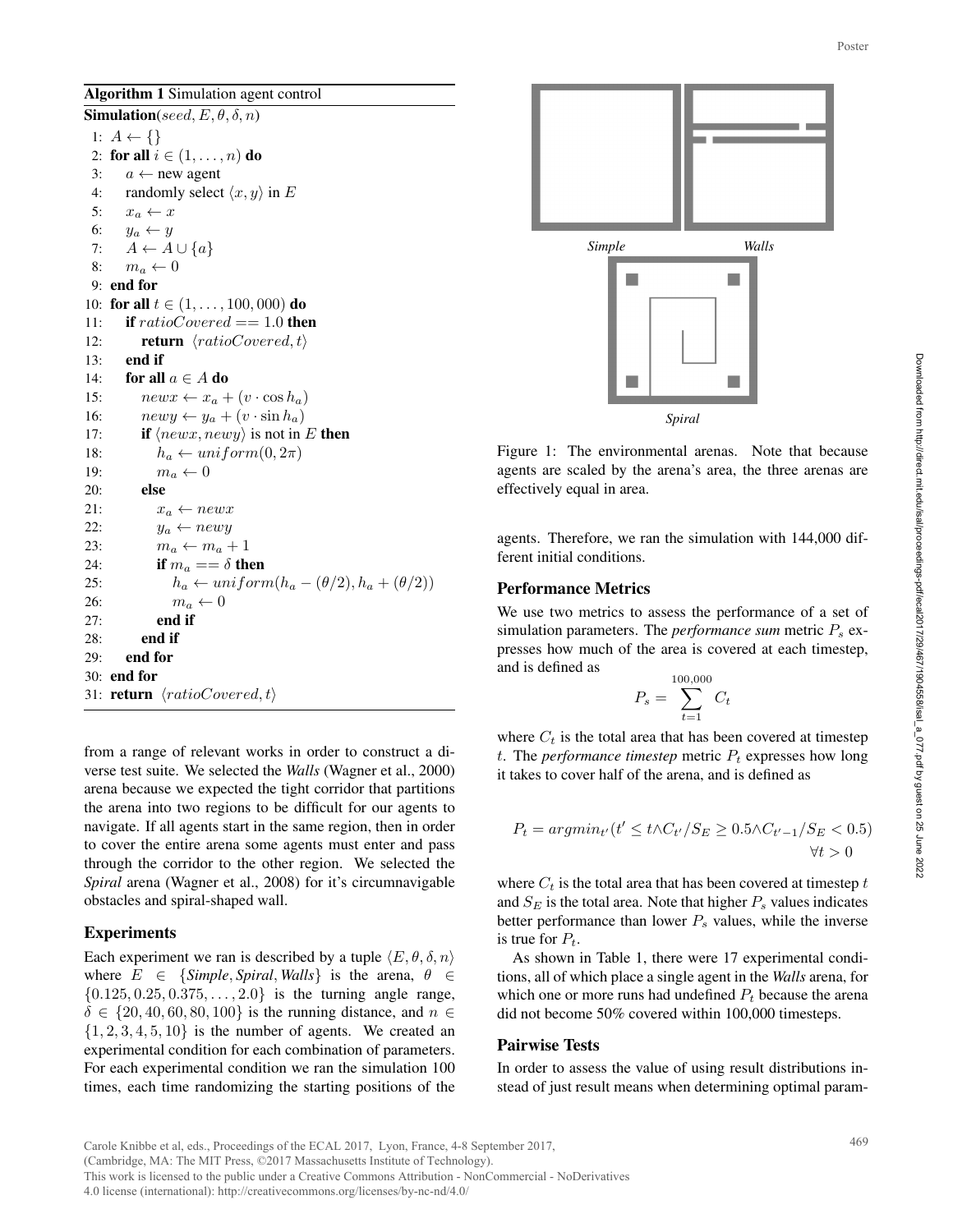| Experiment                            | Number of runs |
|---------------------------------------|----------------|
| $\langle walls, 1.25, 20, 1\rangle$   | 2              |
| $\langle walls, 1.75, 40, 1\rangle$   | 1              |
| $\langle walls, 0.5, 40, 1\rangle$    |                |
| $\langle walls, 1.625, 20, 1\rangle$  | 3              |
| $\langle walls, 1.75, 20, 1\rangle$   | 5              |
| $\langle walls, 1.25, 60, 1\rangle$   | 1              |
| $\langle walls, 2.0, 20, 1 \rangle$   | 4              |
| $\langle walls, 1.5, 20, 1\rangle$    | 3              |
| $\langle walls, 0.875, 60, 1\rangle$  | 1              |
| $\langle walls, 0.125, 40, 1\rangle$  | 1              |
| $\langle walls, 0.25, 100, 1\rangle$  | 1              |
| $\langle walls, 1.5, 40, 1\rangle$    | 1              |
| $\langle walls, 1.125, 20, 1\rangle$  | 1              |
| $\langle walls, 1.875, 20, 1\rangle$  | 2              |
| $\langle walls, 0.375, 20, 1 \rangle$ | 1              |
| $\langle walls, 0.875, 20, 1\rangle$  | 2              |
| $\langle walls, 1.375, 100, 1\rangle$ | 1              |
|                                       |                |

Table 1: Experimental runs having undefined  $P_t$  values.

eters, we conducted pairwise statistical tests of the  $P_s$  results of all experiments in arenas  $E \in \{Simple, Spiral, Walls\}.$ 

For each pair of experiments, we ran a paired two-sample *t*-test with the null hypothesis that the means of the populations from which the two  $P_s$  samples were drawn have the same mean, and a two-sample Kolmogorov-Smirnov (KS) test with the null hypothesis that the samples were drawn from populations having the same probability density function (pdf). We conducted these tests to identify pairs of experiment results for which the *t*-test did not find a difference in the means but the KS-test did find a difference in the distributions. It was not possible to apply this approach to the  $P_t$  metric because the standard KS-test is only valid for continuous distributions.

We define the function  $f(x)$  to be the set of experiment pairs that differ only by the single environmental parameter x such that the  $t$ -test finds no difference in the  $P_s$  performance mean but the KS-test does find a difference in the performance pdf.

$$
X = \{E, \theta, \delta, n\}
$$
  
\n
$$
A = \langle E_a, \theta_a, \delta_a, n_a \rangle
$$
  
\n
$$
B = \langle E_b, \theta_b, \delta_b, n_b \rangle
$$
  
\n
$$
x \in X \cup \{\emptyset\}
$$

$$
f(x) = \{ \langle A, B \rangle : y_a = y_b \forall y \in X \setminus \{x\} \land p_{t-test(A,B)} \ge \alpha \land p_{ks-test(A,B)} < \alpha \,\forall \alpha \in \{0.001, 0.01, 0.05, 0.1\} \}
$$

Thus, for any one of the four system parameters, represented by the variable x, the function  $f(x)$  represents all of the pairs of experimental conditions, represented by the variables  $A$  and  $B$ , for which the following three conditions hold:

- 1. The values of all parameters except for  $x$  are the same for  $A$  and  $B$ .
- 2. Our KS-tests using each value of  $\alpha$  all indicate that the performance distributions of  $A$  and  $B$  are different.
- 3. Our *t*-tests using each value of  $\alpha$  all indicate that the performance means of A and B are not different.

### Results

We have ranked the arenas according to relative difficulty by comparing the overall mean performance for experiments in each arena (Table 2). For both metrics, we can rank the arenas from easiest to hardest as *Simple*< *Spiral*< *Walls*.

| Arena         |                     | Р.                    |
|---------------|---------------------|-----------------------|
| <b>Simple</b> | $1259.493 + 4.650$  | $98161.03 + 6.692$    |
| <b>Spiral</b> | $2236.093 + 13.170$ | $96533.97 + 17.650$   |
| Walls         | $2948.231 + 31.414$ | $94501.48 \pm 35.047$ |

Table 2: Average results in all three arenas for both evaluation metrics,  $\pm$  1 standard deviation.

However, what constitutes a difficult environment may depend not only on the metric of evaluation but also on n. Figure 2 shows how the relative difficulty of two arenas changes as  $n$  increases. Each point in the figure is the average performance of a set of n agents in the *Walls* arena divided by the average performance of the same number of agents in the *Spiral* arena. Thus, for the  $P_t$  metric a value above 1 means that on average, that number of agents took more time to cover 50% of the *Walls* arena than to cover the same area in the *Spiral* arena. On the other hand, for the  $P<sub>s</sub>$  metric a value below 1 represents that this set of agents covered, on average, a smaller area at each timestep of the simulation in the *Walls* arena than in the *Spiral* arena. With  $n \leq 3$ , *Walls* is harder than *Spiral* according to both metrics. However, for n > 3 the *Walls* arena produced better P<sup>t</sup> results than *Spiral* (depicted as the red line crossing the cutoff of 1). We hypothesize that this divergence is caused by the increasing likelihood that some agents will start off in the larger region of the *Walls* arena as n increases. Poster<br>epre-<br>epre-<br>ts all y the<br>pre-<br>ts all tions<br>experience for the<br>per-<br>culty kenter of the<br>same and the same of the<br>same of the widue<br>of the widue<br>of the widue<br>of the widue<br>of in<br>perts of the widue<br>perts of the widue<br>of

According to the P<sup>s</sup> metric, on the other hand, *Walls* persists as being harder than *Spiral* across all values of n, although the difference lessens as  $n$  increases. In general, as the number of agents deployed increases, the performance distribution gets tighter, a phenomenon that is most pronounced in the more difficult arenas.

This work is licensed to the public under a Creative Commons Attribution - NonCommercial - NoDerivatives 4.0 license (international): http://creativecommons.org/licenses/by-nc-nd/4.0/

Carole Knibbe et al, eds., Proceedings of the ECAL 2017, Lyon, France, 4-8 September 2017, (Cambridge, MA: The MIT Press, ©2017 Massachusetts Institute of Technology).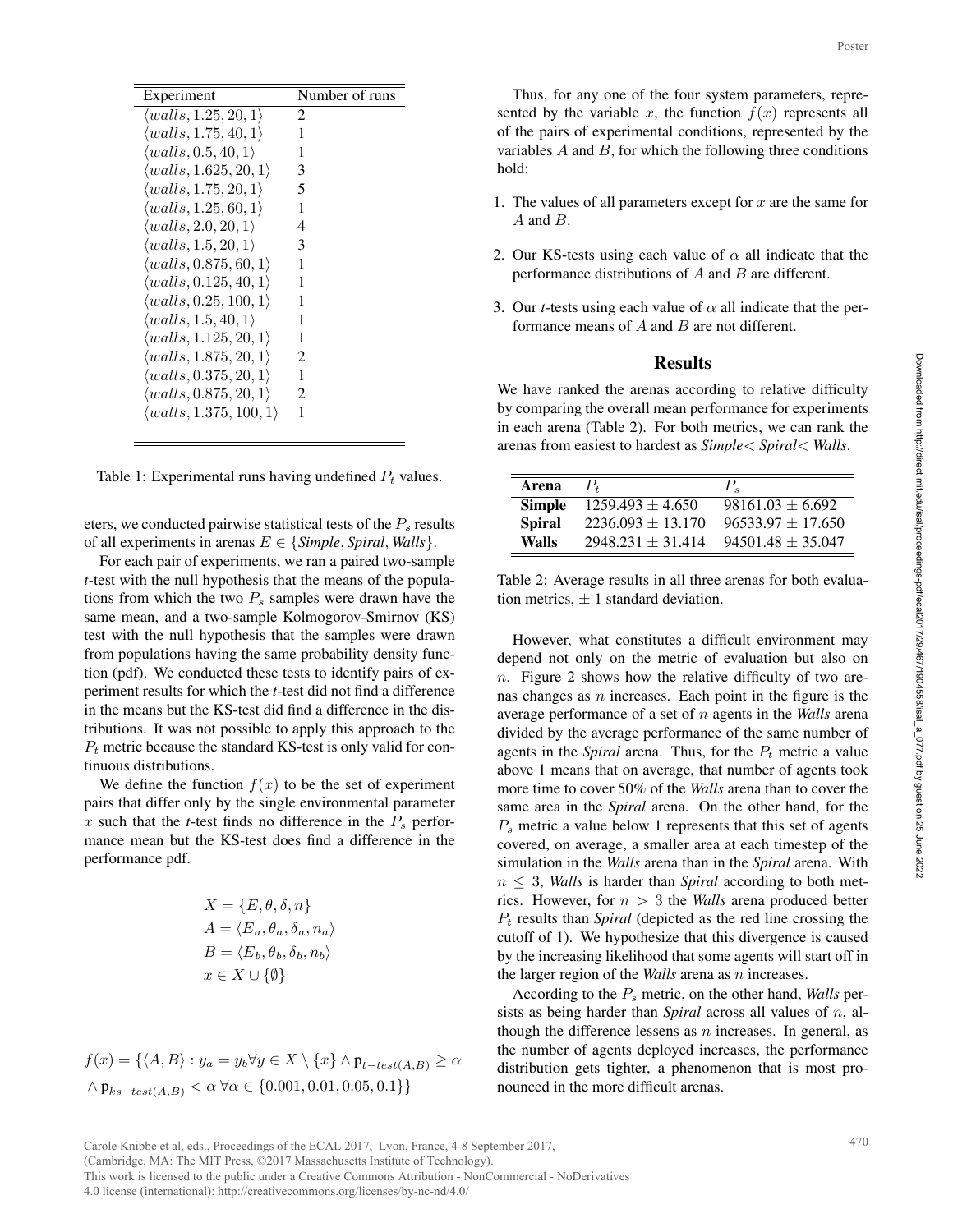

Figure 2: Ratio of performance in the *Walls* arena to that in the *Spiral* arena across all values of n.

Table 3 shows the results of the pairwise statistical test comparison. The first column indicates which pairs of experiment were tested by listing the parameter that varied between pairs. The second column shows the number of experiment pairs that differed by only one of the parameters in  $\{E, \theta, \delta, n\}$  where the KS-test rejected the null hypothesis but the t-test did not for all values of  $\alpha$  in  $A = \{0.001, 0.01, 0.05, 0.1\}$ . There were 35,869 experiment pairs in total where the ks-test rejected the null hypothesis but the t-test did not for all  $\alpha \in A$ . The third column shows the total number of pairs whose parameters differed only by the given parameter, and the fourth column is the ratio of the second and third columns. Figure 3 shows four comparisons of experiment pairs that differed by only one parameter with  $P_s$  results having the same mean but different distributions.

| $\boldsymbol{x}$ | f(x)   | N         | f(x) /N |
|------------------|--------|-----------|---------|
| E                | $\sim$ | 1440      | 0.0035  |
| Ĥ                | 131    | 10800     | 0.0121  |
| δ                | 19     | 2880      | 0.0066  |
| $\boldsymbol{n}$ | 10     | 3600      | 0.0278  |
| Ø                | 35,869 | 1,036,080 | 0.0346  |

Table 3: Number and ratio of experiment pairs that differed by only one of the parameters in  $\{E, \theta, \delta, n\}$  where the KStest rejected the null hypothesis but the t-test did not for all values of  $\alpha$  in  $A = \{0.001, 0.01, 0.05, 0.1\}.$ 

We performed an analysis of variance (ANOVA) for each

evaluation metric. With the  $P_s$  metric, we found significant main effects for all independent variables as well as for two, three and four way-interactions. With the  $P_t$  metric, there were significant main effects for all variables, and for twoway and three-way interactions, but not for a four-way interaction.

# **Discussion**

Our results emphasize the benefits of considering the entire distribution of results when evaluating a parametrization of our simulation. Our ANOVA results demonstrate that  $E, \theta$ ,  $\delta$ , and n all influence performance. What optimal values should be assigned to these variables, given our simulation results? The value of  $n$  may be determined partly by factors like cost, i.e., there may be material limits to how many agents can be deployed. The values of  $\theta$  and  $\delta$ , on the other hand, should be determined according to performance. Poster<br>
icant<br>
icant<br>
icant<br>
two,<br>
there<br>
two,<br>
there<br>
two,<br>
there<br>
inter-<br>
inter-<br>
inter-<br>
inter-<br>
on of E,  $\theta$ ,<br>
alues<br>
ight or<br>
inter-<br>
inter-<br>
inter-<br>
inter-<br>
inter-<br>
inter-<br>
inter-<br>
inter-<br>
inter-<br>
inter-<br>
inter-<br>
i

One option is to consider the performance averaged across the 100 runs of each experiment. However, deeper insight may be gained by analyzing the distribution of results for each experimental condition. For example, a distribution could contain outliers with performance significantly worse than the mean. In that case, the overall performance could be considered unacceptable due to the worst-case outliers, even though mean performance is satisfactory.

We do not know to what extent our methods and results will generalize to other multi-agent systems. However, our findings indicate that it may be fruitful to analyze the performance distributions of other systems in order to gain insight into the relationships between performance pdfs, performance means, and system parameters.

#### Pairwise Distribution Comparisons with  $P_s$

When do changes to a single simulation parameter alter the distribution, but not the mean, of performance results? Our pairwise statistical tests address this question by identifying pairs of experiments that differ by a single parameter for which a *t*-test found no significant difference in means but a KS-test did find a significant difference in pdfs. Overall, the ratio of pairs differing by a single parameter that caused this divergence was small, less than 3% of for any parameter.

For each parameter, we selected for further analysis one pair of experiments identified by the pairwise distribution comparisons. Our goal is to identify qualities of the simulation performance that would be missed by only considering performance means.

Figure 3a shows histograms for the  $P_s$  metric for  $\langle$ *Walls*, 1.125, 20, 5 $\rangle$  and  $\langle$ *Spiral*, 1.125, 20, 5 $\rangle$ . Performance is similar in the two different arenas, *Walls* and *Spiral*. However, there are some runs in the *Walls* arena with very bad performance. By visually observing the simulation during some of these runs we have found that agents often remain on one side of the separating wall for a long time before crossing to the other area, leading to long completion times.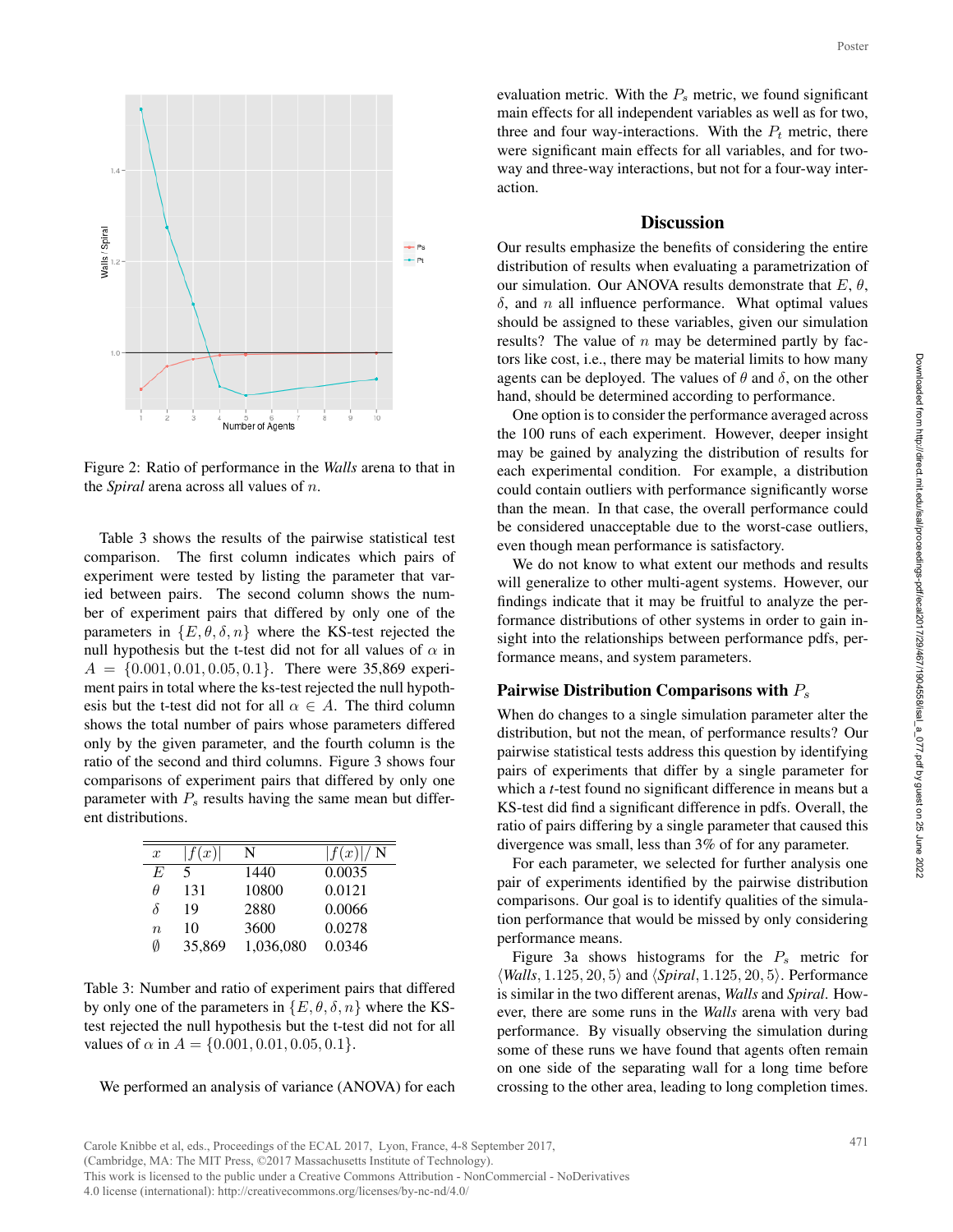

(a) Histograms for  $P_s$  metric in  $\langle$ Spiral, 1.125, 20, 5 $\rangle$  (top) and (b) Histograms for  $P_s$  metric in  $\langle$ *Walls*, 1.25, 20, 4 $\rangle$  (top) and  $\langle$ *Walls*, 1.125, 20, 5 $\rangle$  (bottom)  $\langle$ *Walls*, 1.25, 20, 5 $\rangle$  (bottom)



(c) Histograms for  $P_s$  metric in  $\langle$ *Walls*, 0.625, 20, 5 $\rangle$  (top) and (d) Histograms for  $P_s$  metric in  $\langle$ *Walls*, 1.875, 20, 5 $\rangle$  (top) and  $\langle$ *Walls*, 0.875, 20, 5 $\rangle$  (bottom)  $\langle$ *Walls*, 1.875, 40, 5 $\rangle$  (bottom)

Figure 3: Example of distribution pairs with only one distinct parameter for which the KS-test rejected the null-hypothesis but the *t*-test did not.

How robust is the performance distribution to a decrease in the number of agents assigned to the task, or to the failure of a subset of the agents? In the majority of comparisons between experiments where only  $n$  differs, mean performances were significantly different: decreasing the number agents lowers performance. However, there were ten experiment pairs for which varying  $n$  altered the performance distribution, but not the mean. Figure 3b depicts the distributions from one of those cases. The KS-test found a difference in the result distribution for  $\langle$  *Walls*, 1.25, 20, 4 $\rangle$ and  $\langle$ *Walls*, 1.25, 20, 5 $\rangle$ , but the *t*-test found no difference in their means. Visual examination of the distribution reveals not only that  $\langle$  *Walls*, 1.25, 20, 5 $\rangle$  had more simulation runs at the very top of the performance distribution, but also that s but<br>
t dis-<br>
poster<br>
contains<br>
contains<br>
that<br>
472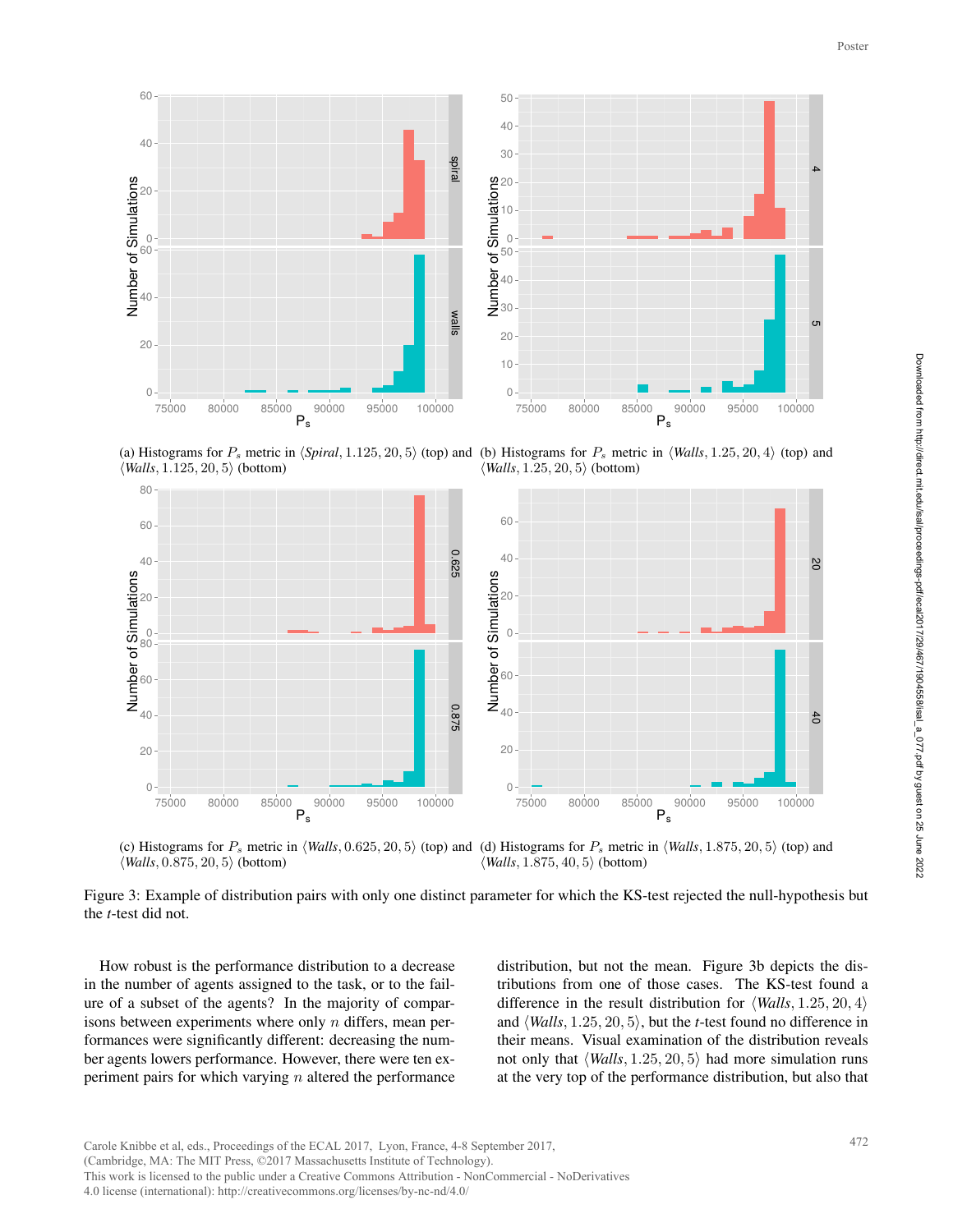$\langle$ *Walls*, 1.25, 20, 4 $\rangle$ had a poorly performing outlier. Thus, there is a notable difference in performance as  $n$  changes between these two experiments, even though the means are not statistically different.

Although we ran simulations in arenas with and without obstacles, agents in general performed better with more straight movements and less turning. Specifically, low values of  $\theta$ , with agents making small changes to their heading, tended to result in better performance. High values of  $\delta$ tended to improve performance as well, with agents moving for a longer distance before changing heading.

We visually compared the distributions of  $\langle$ *Walls*, 0.875, 20, 5 $\rangle$  and  $\langle$ *Walls*, 0.625, 20, 5 $\rangle$  because their result means were not significantly different. Figure 3c shows that there were 5 simulations of  $\langle$ *Walls*,  $0.625, 20, 5$  that performed performed better than any run in  $\langle$  *Walls*, 0.875, 20, 5 $\rangle$ . This corroborates our general findings that smaller values of  $\theta$  improve performance.

Figure 3d shows histograms for a pair of experiments that vary only in the  $\delta$  parameter. In this case, increasing  $\delta$  does not significantly change mean performance. However, three of the runs  $\langle$ *Walls*, 1.875, 40, 5 $\rangle$  performed better than all of the runs of  $\langle$ *Walls*, 1.875, 20, 5 $\rangle$ , corroborating our general finding that straighter movement is generally better. Nevertheless, a single outlier in  $\langle$  *Walls*, 1.875, 40, 5 $\rangle$  has extremely poor performance.

#### Distribution Comparison with  $P_t$

Even though we were unable to use the pairwise statistical tests to examine results according to  $P_t$ , a comparison of the  $P_t$  results for experiments  $\langle$ *Walls*, 0.625, 60, 1 $\rangle$  and  $\langle$ *Walls*, 0.625, 100, 1 $\rangle$  provides another example. Figure 4 shows histograms of  $P_t$  for both experiments.

The mean  $P_t$  across all 100 runs of  $\langle$ *Walls*, 0.625, 60, 1 $\rangle$ is 7548.99. However, one run performed much worse than the mean, with  $P_t = 86,982$ . Figure 5 and Figure 6 compare the progress of the best and worst runs from this experiment. In the best-performing case, the agent started in the large open region and 50% of the arena was covered by timestep 2833. Between timesteps 2000 and 3000 the agent moved to the smaller region and covered it almost entirely, returning to the bottom region before timestep 20,000. By timestep 30,000, the agent in the best run had almost completely covered the arena, with only small spots remaining, while the agent in the worst run had not yet entered the lower region. Between timesteps 30,000 and 40,000 the agent in the worst run entered the lower region, covered a small part of it, but then returned to the upper region, remaining there until timestep 60,000.

With  $\delta = 100$  instead of  $\delta = 60$ ,  $\langle$  *Walls*, 0.625, 100, 1) achieved a mean  $P_t$  of 7840.27, worse than  $\langle$ *Walls*, 0.625, 60, 1 $\rangle$ . However, in this case there were fewer outliers with exceptionally poor performance. Thus,



Figure 4: Histograms for  $P_t$  metric in  $\langle$  *Walls*, 0.625, 60, 1 $\rangle$ and  $\langle$ *Walls*, 0.625, 100, 1 $\rangle$ .



Figure 5: Time series showing a single evaluation of  $\langle$ *Walls*, 0.625, 60, 1 $\rangle$ . The top row shows the worst solution, with  $P_t = 86982$ . The bottom row shows the solution with the lowest  $P_t$ , 2833.



Figure 6: Timeseries every 1000 timesteps for the worst (top row) and the best (bottom row) runs for experiment  $\langle$ *Walls*, 0.625, 60, 1 $\rangle$ .

analysis of the experimental distributions suggests that the best parameters for a given arena might not be those with the best performance on average.

This work is licensed to the public under a Creative Commons Attribution - NonCommercial - NoDerivatives

4.0 license (international): http://creativecommons.org/licenses/by-nc-nd/4.0/

<sup>(</sup>Cambridge, MA: The MIT Press, ©2017 Massachusetts Institute of Technology).